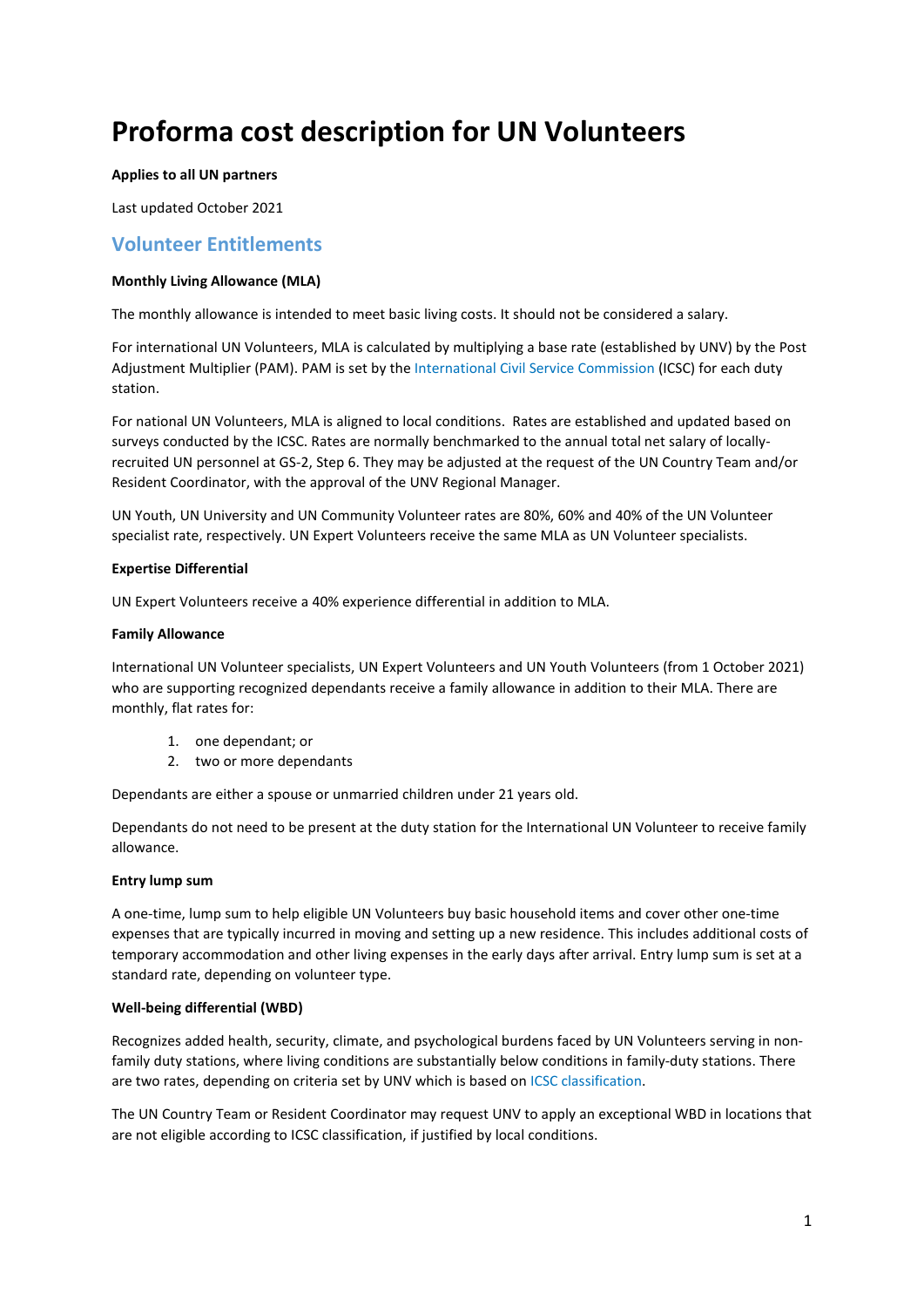#### **Exit Lump Sum Allowance**

A lump-sum to help UN Volunteers re-establish themselves professionally and personally after their assignment ends.

#### **Accommodation supplement**

In certain duty stations, where local rental markets are distorted due to temporary extenuating factors, International UN Volunteers may receive an extra allowance to meet the costs of rent. This applies to the whole duty station, not individual UN Volunteers.

# **Volunteer Assignment Costs**

#### **Insurance**

Covers comprehensiv[e health,](https://www.unv.org/sites/default/files/Cigna%20Insurance%20Policy%20Description_1.pdf) [life](https://www.unv.org/sites/default/files/Cigna%20Life%20Insurance%20Policy_1.pdf) and disability insurance for UN Volunteers.

#### **Training and learning**

The training and learning charge contributes to a central fund to cover free access for UN Volunteers to UNV's online learning platform. It also covers the cost of maintaining UNV's internal capacity to deliver the volunteer learning platform and group learning.

An additional charge is applied for UN Youth Volunteers to pay for assignment preparation training.

#### **Entitlement travel**

**For AFPs:** For the initial and repatriation travel of international UN Volunteers, a standard amount is charged and flows into a central fund, regardless of actual travel costs. The amount charged depends on the volunteer category.

For eligible assignments, an amount is charged monthly for home visit travel. Home visit allows international UN Volunteers and their dependents to travel home to rest and to renew personal, cultural and professional ties in the home country.

National UN Volunteers may receive a lump sum amount to cover costs of travel if they live outside of commuting distance to the duty station.

**For UN Missions:** Travel and home visit charges are based on actual costs.

Duty travel is budgeted by each section of the mission as done for mission staff. It is not included in the UN Volunteer proforma.

#### **Medical evacuation**

A monthly contribution is collected into a central fund to cover costs of a potential medical evacuation.

# **Medical services provided by the UN Office in Geneva**

A monthly charge applies per volunteer to cover costs incurred for medical services provided by the UN Office in Geneva. Services include medical clearance, approval of medical evacuation and certification of long-term sick leave.

#### **Field unit monitoring travel**

A standard monthly charge, per volunteer, to enable UNV Regional Office and Field Unit personnel to travel for monitoring of conditions of service implementation in the field.

# **OneHR reference verification**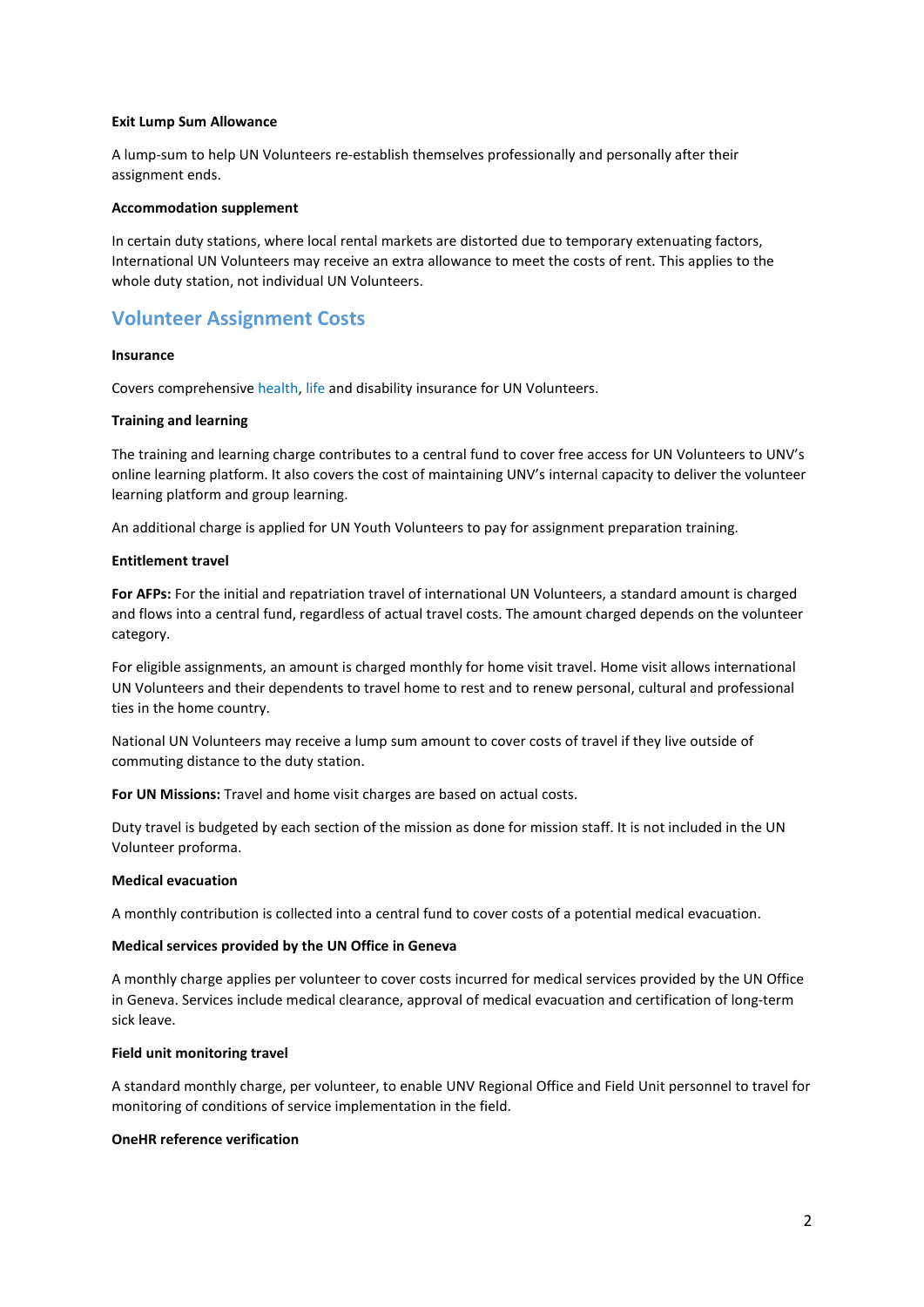For IUNV assignments with UNHCR, OneHR Center charges a fee per candidate for reference verification services.

## **Reasonable Accommodation for volunteers with special needs**

Host Entities are encouraged to budget additional 5.000 USD per UN Volunteer assignment for provision of reasonable accommodation for person with disabilities. Reasonable Accommodation flyer [\(ENG,](https://www.unv.org/sites/default/files/Reasonable%20accommodation.pdf) [FRA,](https://www.unv.org/sites/default/files/Am%C3%A9nagements%20raisonnables.pdf) [ESP\)](https://www.unv.org/sites/default/files/Ajustes%20razonables.pdf)

#### **UNDP security charges**

Charged at a rate of either 3% or 5% of MLA, depending on the duty station for assignments with UNDP/UNV or UNCDF for UNDP to meet its security obligations.

#### **Residential Security**

Residential security costs when incurred are charged directly to the project/host UN agency at actual cost and are not included in proforma estimates. There are two types of costs for which host entities need to budget:

(1) costs dependent upon the duty station for implementing Residential Security Measures (RSMs).

(2) any possible security relocation/evacuation related charges. For international UN Volunteers this includes compensation for loss of personal effects due to war, civil unrest or natural disaster.

# **Volunteer Management Costs**

# **Deployment Charge**

A one-time, fixed amount charged at the beginning of the assignment to recover costs expended by UNV to:

- Develop partnerships and manage the assignment pipeline
- Manage the UNV talent pool, conduct outreach, source and assess candidates
- Identify, select and recruit candidates and onboard UN Volunteers and their dependants
- Close assignments and repatriate UN Volunteers and their dependants

The deployment charge varies by UN Volunteer category.

# **Recurring Charge (for the duration of assignment)**

A monthly charge to recover costs expended by UNV to manage contracts and entitlements and provide ongoing support for UN Volunteers including:

- UNV premises
- UNDP corporate fees
- UNDP legal services
- UNV personnel
- Payroll and banking information services provided by the Global Shared Services Unit (GSSU) in Kuala Lumpur and Copenhagen
- Information technology (IT) equipment purchase and maintenance and IT services
- Communications and advocacy

# **Country Office Support Costs**

Paid to UNDP country offices for UNDP infrastructure support with UN Volunteer recruitment, deployment and administration as per [the agreement](https://www.unv.org/sites/default/files/Agreement_between_UNDP_BMS_and_UNV_April_2016.pdf) between UNV and UNDP Bureau of Management services (BMS). This is not applicable to assignments with UN Missions, as these provide the needed infrastructure, including personnel.

#### **General Management Support (GMS)**